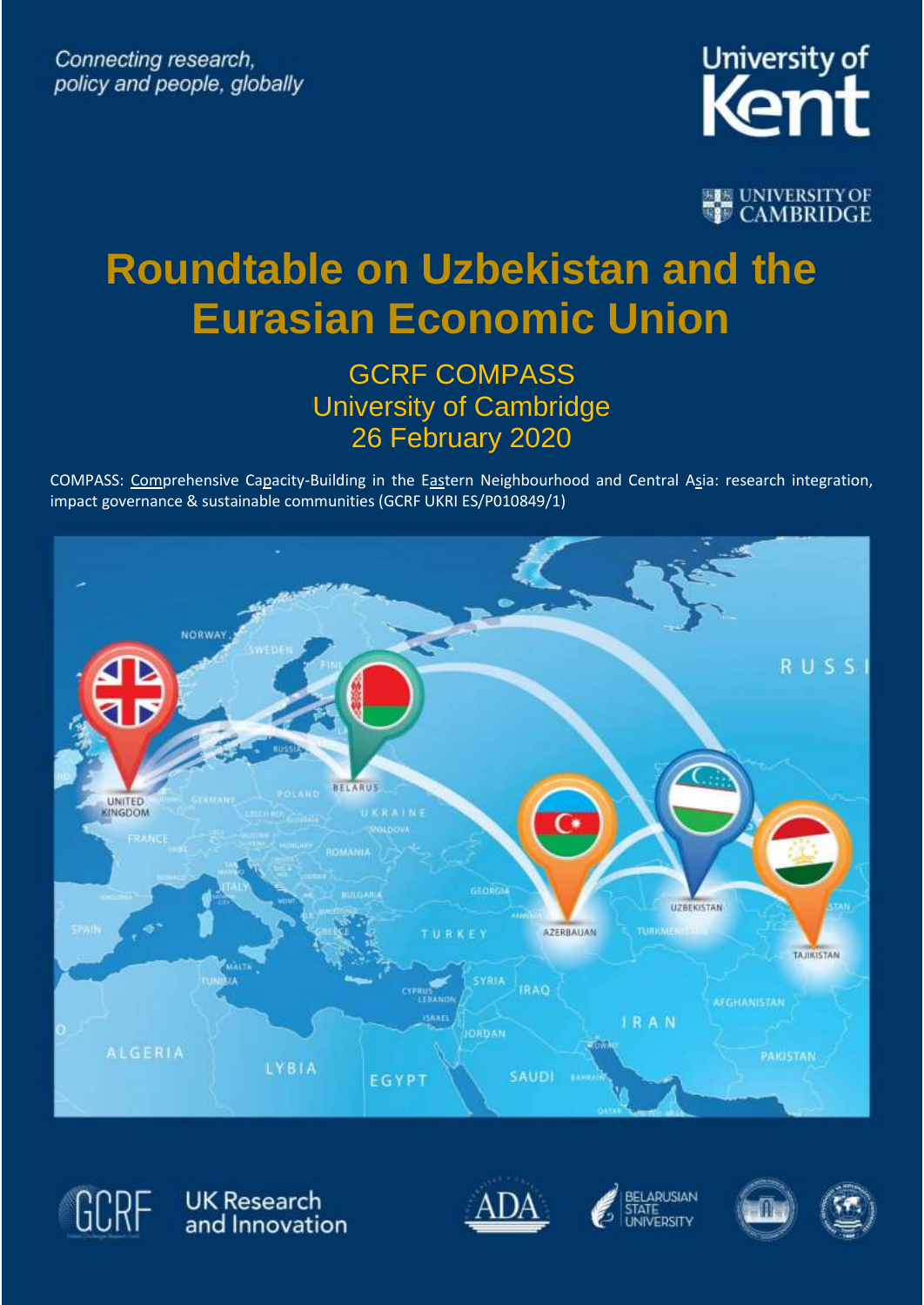## **Roundtable on Uzbekistan and the EAEU**

26 February 2020, 10am-3pm Upper Hall, Jesus College, University of Cambridge

Organised by GCRF COMPASS, Centre of Development Studies, University of Cambridge in collaboration with Cambridge Central Asia Forum and the Embassy of the Republic of Uzbekistan, United Kingdom

#### **Programme**

10am Arrival

10:30am Welcome Remarks by Dr Saxena and Prof Nolan

10:45am His Excellency Said Rustamov, Ambassador of the Republic of Uzbekistan in the United Kingdom

11:00am Odilbek Isakov, Deputy Finance Minister, Republic of Uzbekistan

11:15am Sanjar Valiev is Deputy Director of the Institute of Strategic and Regional Studies under the President of the Republic of Uzbekistan

11:30am Panel Discussion

Prof Korosteleva , PI GCRF COMPASS, University of Kent Neelam Raina, UKRI-GCRF Challenge Lead for Conflict/Displacement Nick Ray, Emeritus Fellow, Jesus College, University of Cambridge & Honorary Visiting Professor in Architectural Theory at the University of Liverpool

12:15pm Concluding Remarks

12:45pm Lunch, Prioress' Room, Jesus College

2pm Departure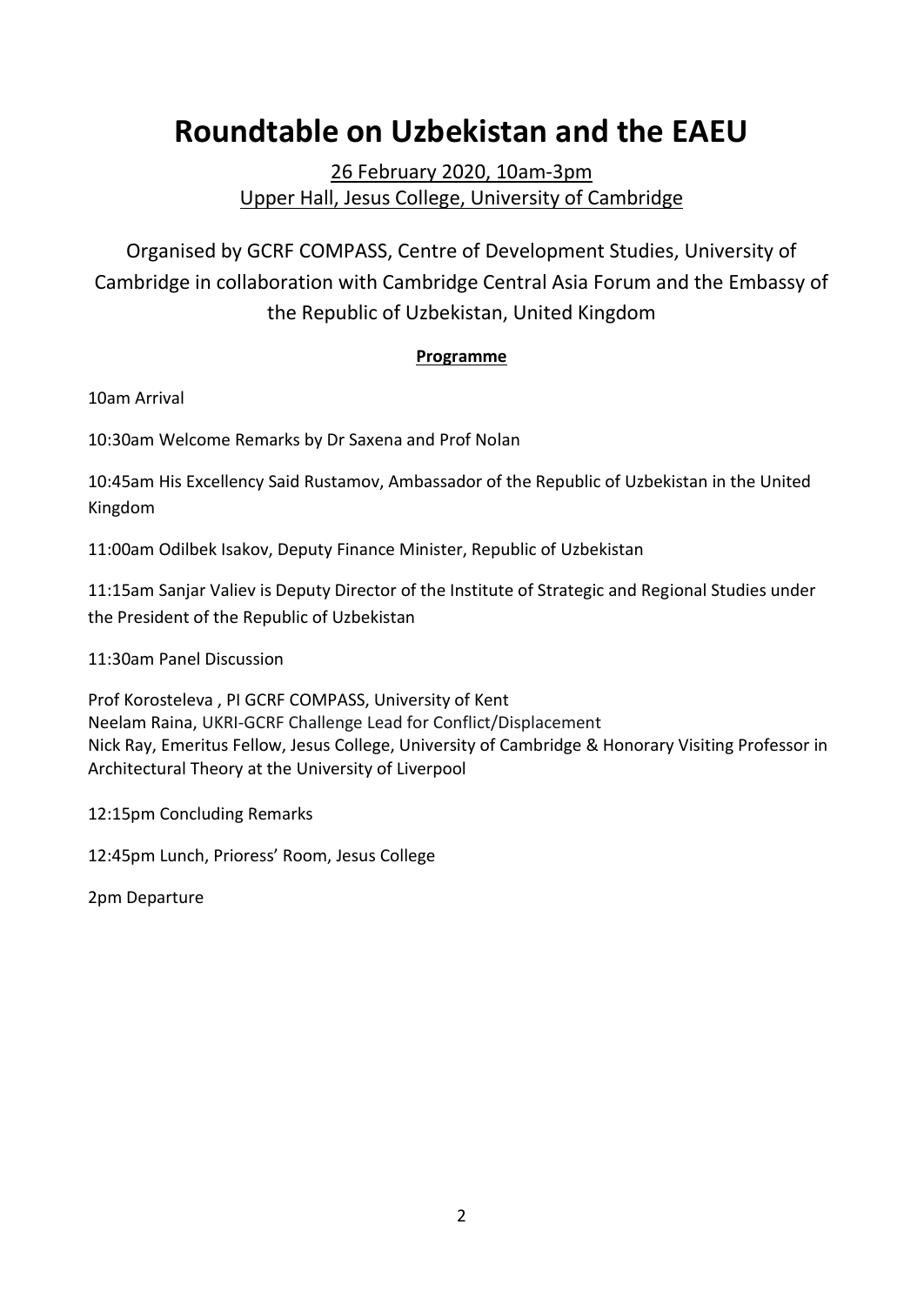#### **Biographies**

#### **Delegation from Uzbekistan**

**Ambassador Said Rustamov** has been designated as the Ambassador of Uzbekistan to the United Kingdom in October 2019. Prior this assignment, he served as the Ambassador of Uzbekistan to the State of Israel. Starting his diplomatic career in 1997 in the USA, Americas Department of the Ministry of Foreign Affairs of Uzbekistan almost half of his more than 20 years of professional experience he spent dealing with American Affairs. He served twice as Head of the Department for Americas (2013-2014 and 2017-2018) as well as worked at the Embassy of Uzbekistan in the United States as a Deputy Chief of Mission (2014-2017). Mr. Rustamov also served as Executive Assistant to the Minister (2012-2013), headed the Forecasting and Strategy Planning Department at the Directorate-General for Foreign Policy Strategy and Analysis in the MFA of Uzbekistan (2011-2012), worked at the Embassy of Uzbekistan to Spain (2010-2011). He graduated from the University of World Economy and Diplomacy (Tashkent), getting there his B.A. and M.A. in International Relations.

**Odilbek Isakov** is the Deputy Finance Minister of the Republic of Uzbekistan since 2019. He oversees the activities of State Treasury (incl Public Procurement), Debt Management Office, Ratings and Indices. He has been Minister's Advisor, Head of Debt Management Office, Ministry of Finance, Tashkent, Uzbekistan from 2018-2019. Before that he was Director, Debt Capital Markets, Global Banking and Markets, HSBC Bank plc, London, UK from 2006-2018. He did his BA Degree in International Relations from University of World Economy and Diplomacy, Uzbekistan and he has a BA (Hons) degree from (Hons) in Business Economics at Manchester Metropolitan University, UK. He completed his MSc in Finance at Strathclyde Business School, UK and is qualified as a Chartered Financial Analyst since 2012.

**Sanjar Valiev** is Deputy Director of the Institute of Strategic and Regional Studies under the President of the Republic of Uzbekistan. He worked at the Ministry of Defence of the Republic of Uzbekistan, Center of Military Strategy Studies under Joint Staff of Armed Forces and Command and Staff positions in the Army units. His research interests are foreign affairs, International and regional security, Defense Policy, Military technical cooperation. Sanjar Valiev graduated from Tashkent Military High School.

**Akram Umarov,** PDRA GCRF COMPASS, Uzbekistan. He is Senior Research Fellow at the University of World Economy and Diplomacy. Previously he worked as a Senior Research Fellow at the Institute for Strategic and Regional Studies under the President of the Republic of Uzbekistan and Academy of Public Administration under the President of the Republic of Uzbekistan. He received Master's Degree in International Relations at the University of World Economy and Diplomacy. Akram Umarov is the author of monograph, "Afghanistan and regional security of Central Asia: the beginning of XXI century" (in Russian) (UWED, 2017).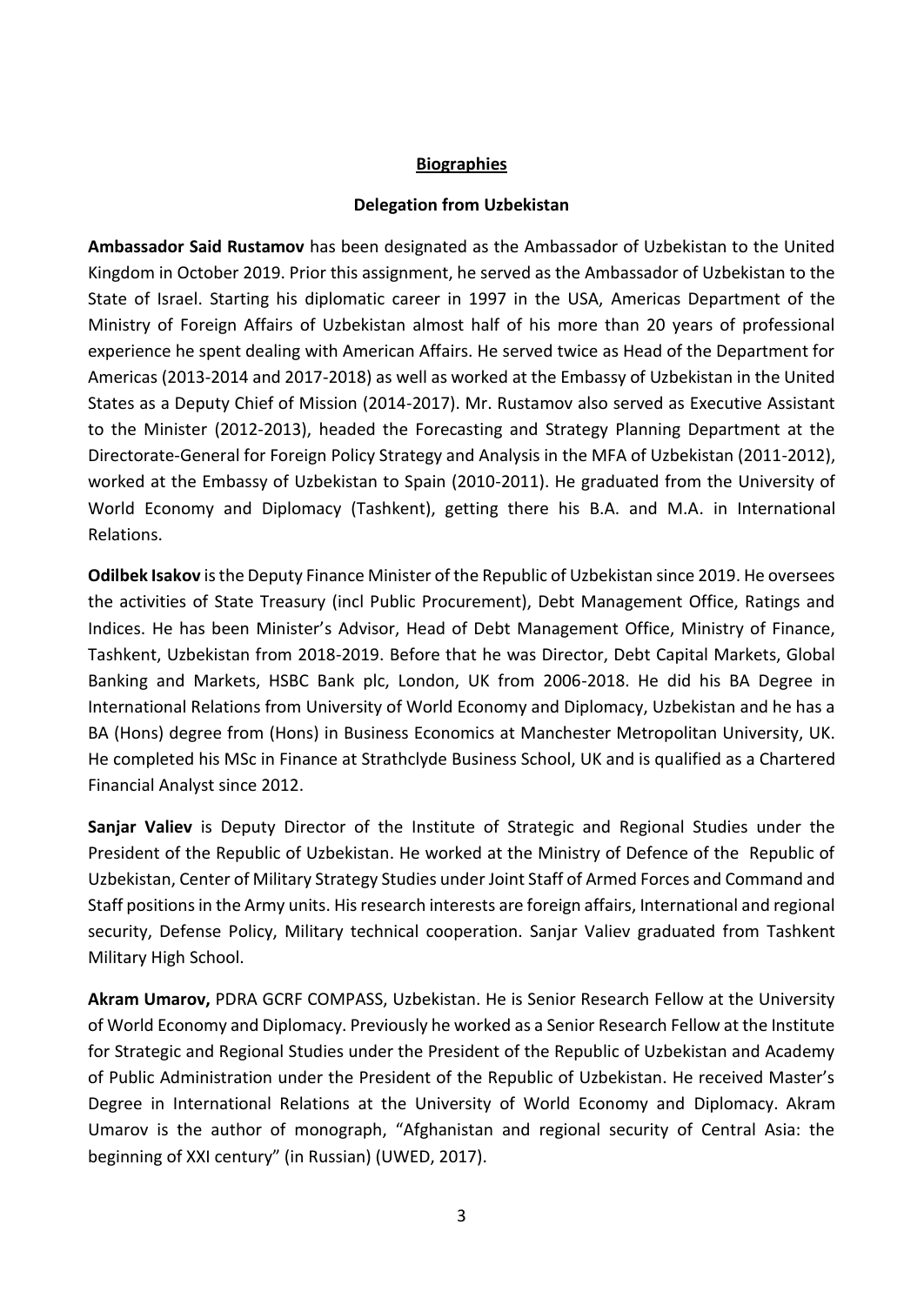**Aliyor Tilavov** is counsellor at the Embassy of Uzbekistan in the UK. He received his BA Degree on Politics and International Relations from the University of Hull, UK, MA in International Relations from the Academy of State and Society, Uzbekistan. Aliyor worked as a research fellow at the Institute of Strategic and Inter-regional Studies under the President of Uzbekistan and was the head of the analytical department at the Ministry of Foreign Affairs.

#### **Participants from the UK**

**Peter Nolan CBE** holds the Chong Hua Chair in Chinese Development and is the former Director of the Centre of Development Studies, University of Cambridge. He is Director of the China Centre in Jesus College. He has researched, written and taught on a wide range of issues in economic development, globalisation and the transition of former planned economies. He has researched on comparative development in China and India; on Chinese agriculture; system change in China and the former USSR; poverty, famine, inequality and migration; restructuring large global firms in the era of the Global Business Revolution; the transformation of large Chinese firms since the 1980s; the evolution of China's political economy; the inter-action between Chinese and the global firms in the era of the Global Business Revolution; and the contradictory character of capitalist globalisation. He is the Director of the Chinese Executive Leadership Programme (CELP), which brings CEOs from China's largest firms to the University of Cambridge for a three-week training programme, taught by a combination of academics and the leaders of international firms annually.

**Siddharth Shanker Saxena** is Director of the Cambridge Central Asia Programme and Co-I of GCRF COMPASS Programme. He trained as an anthropologist, historian and a physicist and holds PhD degrees both in Experimental Physics and Social Anthropology. His research interests are in the areas of religion and identity, knowledge systems, social and political development and institutional history in Central Asia and the Middle East. He also works on technology entrepreneurship and technology education in Central Asia and Russia. Siddharth Saxena has been involved in field based research in Uzbekistan, Kazakhstan, Kyrgyzstan and Tajikistan with particular focus on Bukhara, Ferghana Valley, Almaty, Kashgar as well as Afghanistan and Azerbaijan. He has also spent extended periods in Iran and Egypt. He was awarded a medal for service to education in Kazakhstan and Presidential Medals by Kazakhstan and Uzbekistan and also received the Magnetism Medal of International Union of Pure and Applied Physics. He is Honorary Professor of Kazakh-Turkish University and Director of Tashkent Centre for High Technology.

**Nick Ray** Emeritus Fellow, ARIBA, Architecture, Jesus College, University of Cambridge After qualification at Cambridge and University College, London, He worked in London for the Shankland Cox Partnership on housing and for Colin St John Wilson and Partners on the British Library. On returning to Cambridge in 1973 he practised within Hughes and Bicknell Architects, where he became an Associate and later Partner, before founding Nicholas Ray Associates in 1989, which morphed into NRAP in 2007. His most prominent buildings in Cambridge are the Quayside Development, on the banks of the river Cam opposite Magdalene College, and major additions to the Department of Chemistry. He has been responsible for new and refurbishment projects for numerous Colleges, as well as buildings and projects for the University and for private clients. His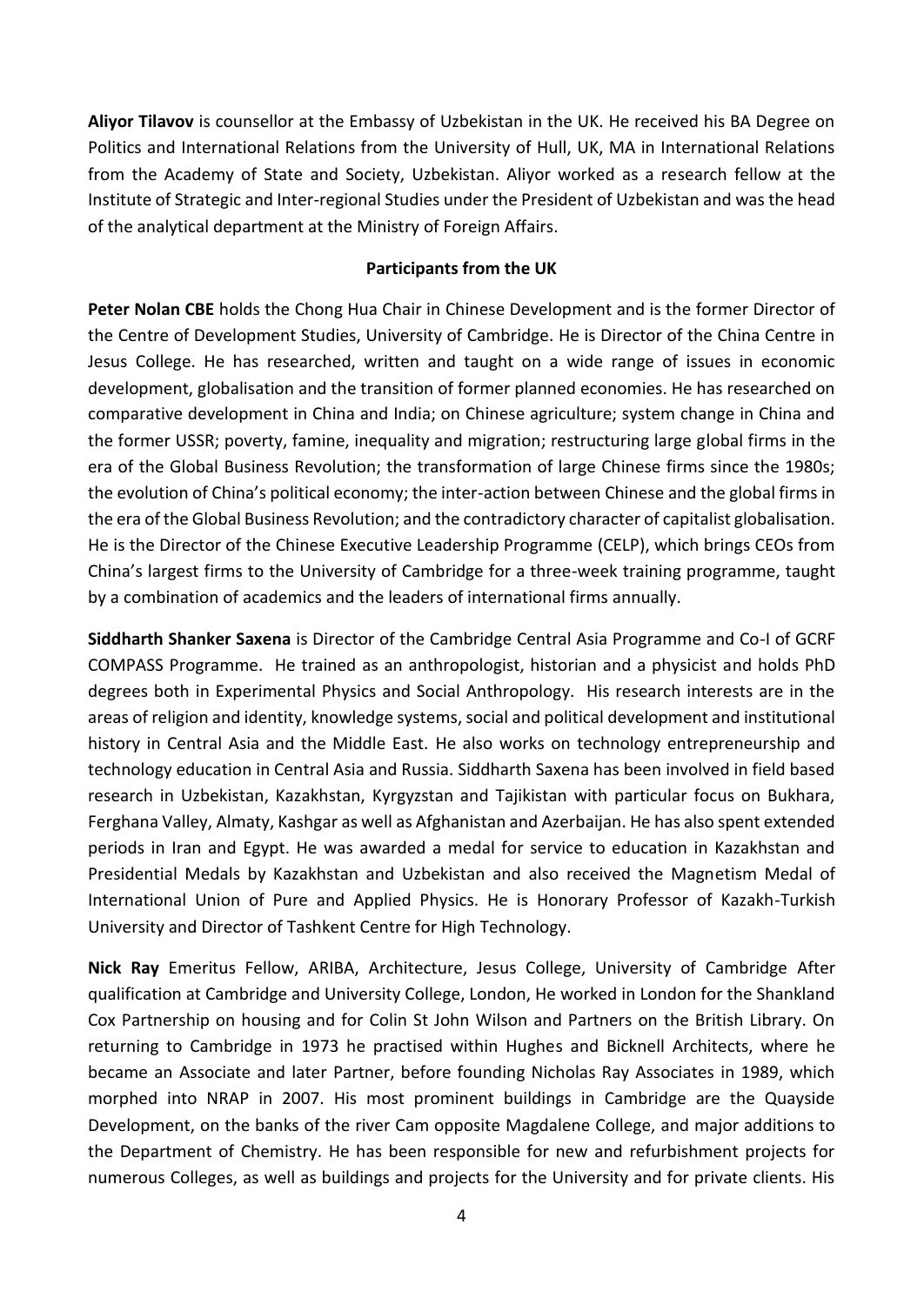publications to date have concentrated on studies of 20th century architects (Alvar Aalto, 2005 and Rafael Moneo, 2015, both with Yale University Press), and more theoretical work (Architecture and its Ethical Dilemmas, 2005 and Philosophy of Architecture, 2014). He is currently an Honorary Visiting Professor in Architectural Theory at the University of Liverpool apart from his emeritus readership at Cambridge.

**Elena Korosteleva** is Professor of International Politics and Jean Monnet Chair in European Politics, which she received twice in recognition of her research and teaching excellence. Before joining the School in 2012, Elena was Senior Lecturer in International Politics and Director of the Centre for European Studies at Aberystwyth University. Drawing on this experience, in 2013 Elena successfully launched the Global Europe Centre (GEC) at Kent, in partnership with Professor Richard Whitman. Professor Korosteleva is currently Deputy Head of School, and Principal Investigator for the GCRF COMPASS project (ES/P010849/1, 2017-21, £4mln), an ambitious GROW initiative, supported by the British government, to address the challenges of capacity-building in developing countries. Elena's research interests include the concepts of governance, resilience as self-governance, regional orderbuilding, peoplehood and democracy promotion; EU Global Security Strategy and Foreign Policies (ENP/EaP) including relations with Russia, Eastern Europe, Central Asia and China. In 2011 Elena completed a large ESRC-funded project (RES-061-25-0001) titled 'Europeanising or securitising the outsiders: Assessing the EU's partnership-building with Eastern Europe' (2008-2011), which findings contributed towards revising EU policies in the eastern neighbourhood, with a particular focus on 'partnership'. Recently, she also acted as CoI to the H2020 UPTAKE (EU 691818) project 'Building Research Excellence in Russian and East European Studies', led by the University of Tartu in partnership with Uppsala, which scored the highest evaluation mark from the European Commission for exceeding our research development targets by over 500%.

**Neelam Raina** is an Associate Professor of Design and Development at Middlesex University, London. Her research interests include conflict, material cultures, gender, and livelihood generation. Neelam has been working in the region of Kashmir (both Indian and Pakistani) since the early 2000s, and has conducted participatory action research including design and enterprise training for women in the region focussing on material cultures, identity and representation of the people of Kashmir. She has worked with NGOs, educational charities, and academic departments in India and Pakistan. Her recent work focusses on Iraqi heritage and material culture.

**Temur Yunusov** obtained his PhD from the University of Cambridge & his BSc from the National University of Uzbekistan in Tashkent, focusing on a specific biochemical adaptation mechanism of Artemisia diffusa to drought and high salinity stress environments. After graduation he went to work under Dr Kristina Toderich at the Institute of Regional Problems. Temur is currently working in Sainsbury laboratory with Dr Sebastian Schornack where he performs both administrative and research duties.

**Prajakti Kalra** is a Research Associate with the Cambridge Central Asia Forum and Events and Communications Officer for the GCRF COMPASS Programme. She has trained as a historian, political scientist and a psychologist. Her interests are in the areas of the history of the Mongol Empire and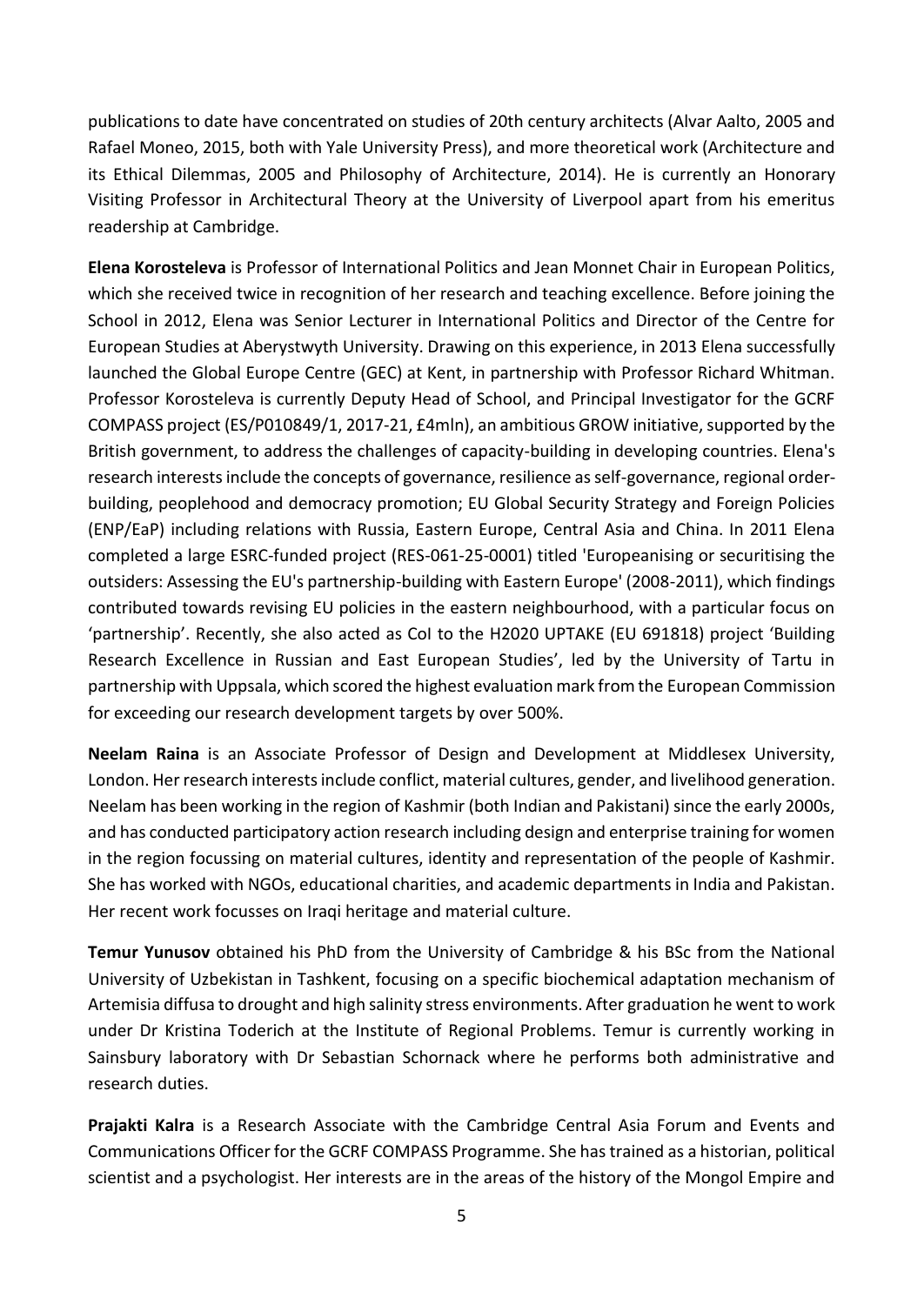Central Asia. She has worked extensively on regional and international organisations (OSCE, OIC, SCO, Eurasian Economic Union and the OBOR). Her focus is building avenues of communication and exchanges based on historical precedents and bringing local narratives into global speak in order to best facilitate interaction and knowledge production. She is the research, administrative and social coordinator for the Cambridge Central Asia Forum. As the Events and Communications Officer for GCRF COMPASS her role is to develop and implement Project Communication Strategy (including maintenance of key communication portals); provide administrative support to Co-I and Project Manager; have regular oversight over social media and dissemination; collate information about news and events (including a quarterly newsletter); provide assistance with key meetings and events. Her monograph on the 'The Silk Road and the Political Economy of the Mongol Empire' was published in 2018 (Routledge, 2018).

**Diana Kudaibergenova** is a Research Associate on the GCRF COMPASS grant funded by Research Council UK in University of Cambridge. She is a cultural and political sociologist specializing on power, elites and nation-building in Eurasia. She is an author of articles on Eurasian integration in Central Asia, ideology and development in Kazakhstan, and problems of contemporary national processes in post-Soviet states.

- D. Alexander, Centre of Development Studies, University of Cambridge
- A. Berg, Centre of Development Studies, University of Cambridge
- C. Berman, Centre of Development Studies, University of Cambridge
- P. Bilek, Centre of Development Studies, University of Cambridge
- J. Csabay, Centre of Development Studies, University of Cambridge
- O. Ferreira, Centre of Development Studies, University of Cambridge
- M. Fisher, Centre of Development Studies, University of Cambridge
- I. Hay, Centre of Development Studies, University of Cambridge
- J. Helme, Centre of Development Studies, University of Cambridge
- Y. Ji, Centre of Development Studies, University of Cambridge
- A. Judge, Centre of Development Studies, University of Cambridge

P. Kalra, Research Fellow, Cambridge Central Asia Forum & Centre of Development Studies, University of Cambridge

- A. Khudaykulov, Centre of Development Studies, University of Cambridge
- A. Kumar, Centre of Development Studies, University of Cambridge
- M. Malik, Centre of Development Studies, University of Cambridge